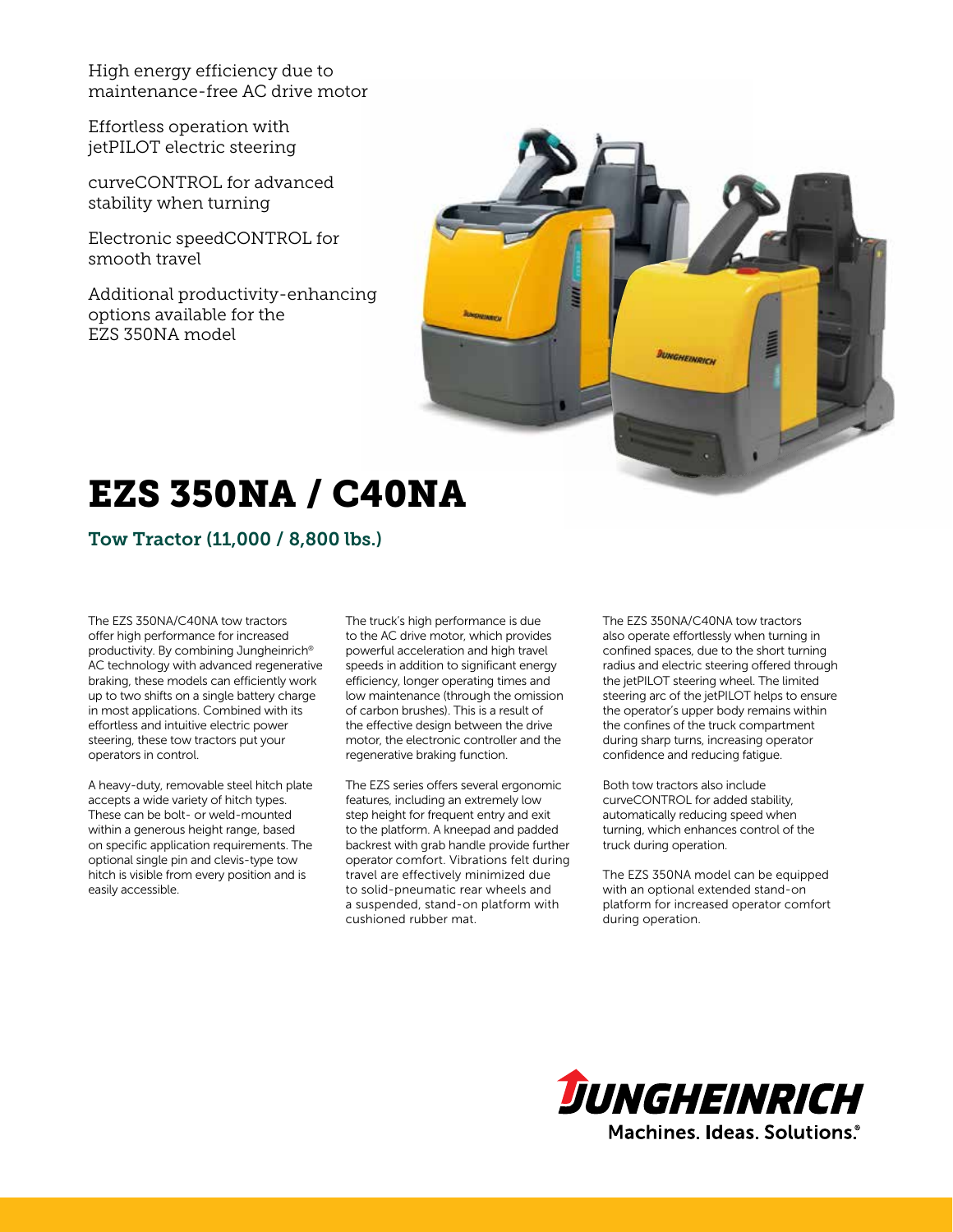### EZS 350NA / C40NA

 $\frac{1}{\sqrt{2}}$ 

Ast

 $\backslash$ 

a 2 Wa





18.1

7.

y l 1



a  $\overline{\phantom{a}}$  2

When the EZS 350NA pulls a 3,338 lb. load up a 3% grade, it requires 240 lbs. of drawbar pull and achieves a maximum speed of 4.5 mph.

2

54.5

54.5

 $\mathsf{m}_2$ 

 $\overline{1}$ 

 $h_7$   $h_{10}$ 

 $\frac{1}{2}$ 

- 1) Continuous operation over 240 lbs. (force) is not permitted.
- 2) The use of braked trailers is strongly recommended for operation on upward / downward grades over 4%.

This specification sheet only provides technical values for the standard truck. Non-standard tires, different masts, additional equipment, etc., could produce other values. Rights reserved for technical changes and improvements.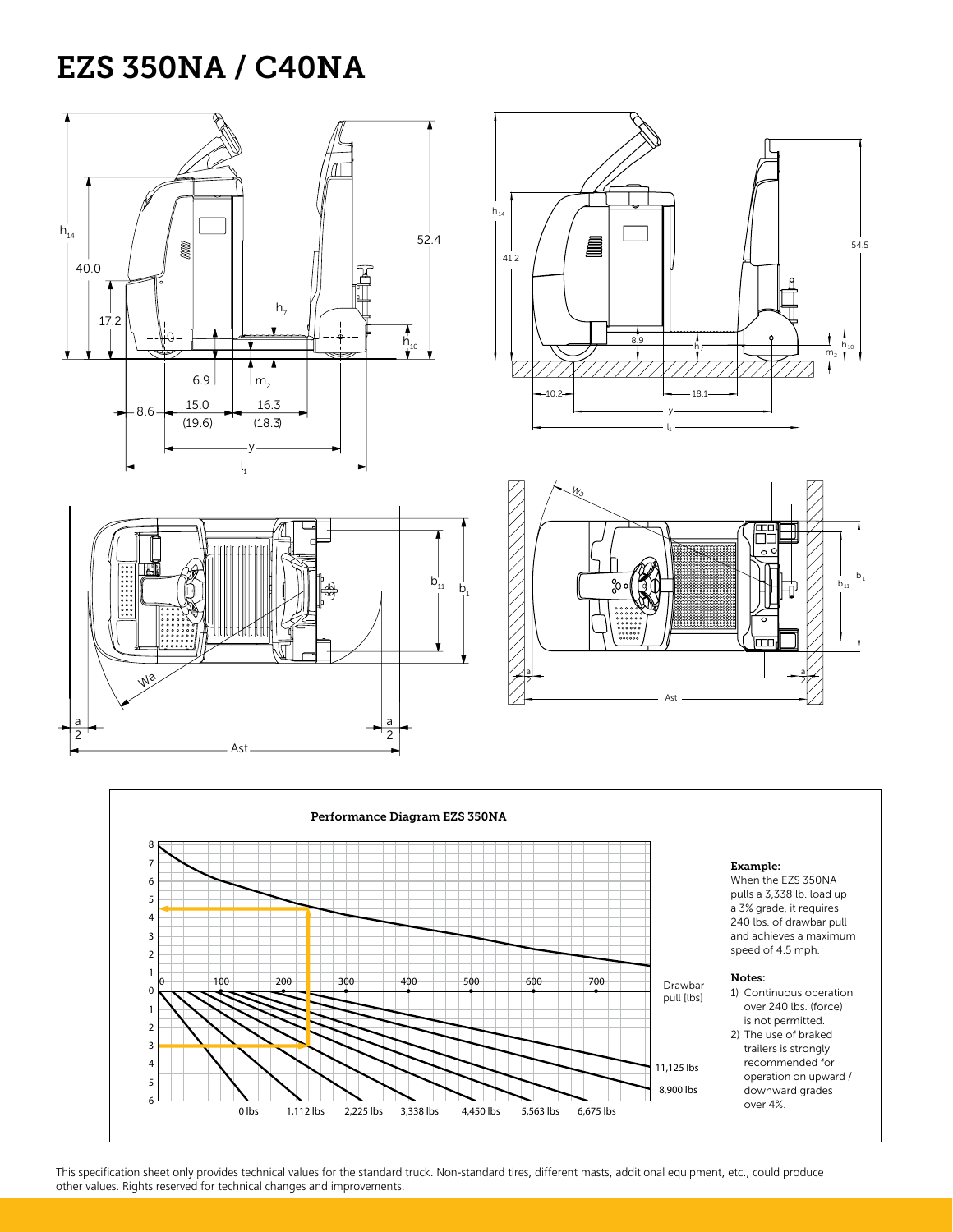### Technical data as of: 09/2016

|                 | 1.1                                                                                                                                                                                                                    | Manufacturer                                  | Jungheinrich                          |              | Jungheinrich   |                                          |                    |                    |                       |
|-----------------|------------------------------------------------------------------------------------------------------------------------------------------------------------------------------------------------------------------------|-----------------------------------------------|---------------------------------------|--------------|----------------|------------------------------------------|--------------------|--------------------|-----------------------|
|                 | 1.2                                                                                                                                                                                                                    | Model                                         |                                       |              |                | <b>EZS 350NA</b>                         |                    | <b>EZS C40NA</b>   |                       |
| Characteristics | 1.3                                                                                                                                                                                                                    | <b>Drive</b>                                  |                                       |              |                | electric                                 |                    | electric           |                       |
|                 | 1.4                                                                                                                                                                                                                    | Type of operation                             |                                       |              |                | stand-on                                 |                    | stand-on           |                       |
|                 | 1.5                                                                                                                                                                                                                    | Load capacity / rated load                    | Q                                     | lbs          | kg             | 11,000                                   | 5,000              | 8,800              | 4,000                 |
|                 | 1.7                                                                                                                                                                                                                    | Rated tractive power                          | F                                     | lbs          | $\overline{N}$ | 225                                      | 1,000              | 178                | 800                   |
|                 | 1.9                                                                                                                                                                                                                    | Wheelbase                                     | $\vee$                                | in           | mm             | 45.2                                     | 1,148              | 48.4               | 1,229                 |
| Weights         | 2.1                                                                                                                                                                                                                    | Service weight with minimum weight battery    |                                       | lbs          | kg             | 2,398                                    | 1,088              | 2,398              | 1,088                 |
|                 | 2.1.1                                                                                                                                                                                                                  | Net weight including battery (see row 6.5)    |                                       | lbs          | kg             | 2,844                                    | 1,290              | 2,612              | 1.185                 |
|                 | 2.3                                                                                                                                                                                                                    | Axle loading - unloaded, front / rear         |                                       | lbs          | kg             | 1,275 / 1,123                            | 578 / 510          | 1,455/1,157        | 660/525               |
|                 |                                                                                                                                                                                                                        |                                               |                                       |              |                |                                          |                    |                    |                       |
| Wheels, Chassis | 3.1                                                                                                                                                                                                                    | Tires, drive / rear                           |                                       |              |                | Vulkollan <sup>®</sup> / solid pneumatic |                    | super elastic (SE) |                       |
|                 | 3.2                                                                                                                                                                                                                    | Tire size, drive                              |                                       | in           | mm             | $9.1 \times 3.0$                         | $230 \times 77$    | $12.2 \times 4.1$  | 310 x 105             |
|                 | 3.3                                                                                                                                                                                                                    | Tire size, rear                               |                                       | in           | mm             | $9.8 \times 3.1$                         | 250 x 80           | $11.9 \times 3.3$  | 301 x 85              |
|                 | 3.5                                                                                                                                                                                                                    | Wheels - number, drive / rear                 |                                       |              |                | 1/2                                      |                    | 1/2                |                       |
|                 | 3.7                                                                                                                                                                                                                    | Tread width, rear                             | $b_{11}$                              | in           | mm             | 26.8                                     | 680                | 26.8               | 680                   |
| Dimensions      | 4.8                                                                                                                                                                                                                    | Step height                                   | h <sub>7</sub>                        | in           | mm             | 4.9                                      | 125                | 7.2                | 182                   |
|                 | 4.9                                                                                                                                                                                                                    | Steering wheel height in drive position       | $\mathsf{h}_{\scriptscriptstyle{14}}$ | in           | mm             | 54.1                                     | 1,374              | 57.11              | $1,450$ <sup>1)</sup> |
|                 |                                                                                                                                                                                                                        | 4.12 Tow hitch (coupling) height              | $\mathsf{h}_{\mathsf{10}}$            | in           | mm             | 6.25                                     | 1585)              | 6.25               | 1585)                 |
|                 |                                                                                                                                                                                                                        | 4.19 Overall length                           | $\mathsf{l}_1$                        | in           | mm             | 59.8                                     | 1,518              | 65.32              | 1,6592                |
|                 | $4.21 +$                                                                                                                                                                                                               | Overall width                                 | b <sub>1</sub>                        | in           | mm             | 31.9                                     | 810                | 31.9               | 810                   |
|                 |                                                                                                                                                                                                                        | 4.32 Ground clearance, center of wheelbase    | m <sub>2</sub>                        | in           | mm             | 2.0                                      | 50                 | 3.9                | 100                   |
|                 | 4.35                                                                                                                                                                                                                   | Turning radius                                | Wa                                    | in           | mm             | 54.6                                     | 1,388              | 57.9               | 1,470                 |
|                 | 5.1                                                                                                                                                                                                                    | Travel speed, loaded / unloaded               |                                       |              | kph            | $5.0 / 7.8^{3}$                          | $8.0 / 12.5^{3}$   | $5.0 / 7.8^{3}$    | $8.0 / 12.5$ 3)       |
|                 | 5.5                                                                                                                                                                                                                    | Drawbar pull                                  |                                       |              | $\overline{N}$ | 225 <sup>4</sup>                         | 1.000 <sup>4</sup> | 1784)              | 8004)                 |
|                 | 5.6                                                                                                                                                                                                                    | Maximum drawbar pull                          |                                       | lbs          | N              | 832                                      | 3.700              | 5853)              | $2.600^{3}$           |
| Performance     | 5.7                                                                                                                                                                                                                    | Gradeability, loaded / unloaded               |                                       | $\%$<br>$\%$ |                | $-3$                                     | $-31$              | $-3$               | $-3$                  |
|                 | 5.8                                                                                                                                                                                                                    | Maximum gradeability, loaded / unloaded       |                                       |              |                | $-3$                                     | $-31$              | $-3$               | $-3$                  |
|                 |                                                                                                                                                                                                                        | 5.10 Service brake                            |                                       |              |                | regenerative                             |                    | regenerative       |                       |
| Electrical      | 6.1                                                                                                                                                                                                                    | Drive motor, rating S <sub>2</sub> 60 minutes |                                       | hp           | kW             | 3.8                                      | 2.8                | 3.8                | 2.8                   |
|                 | 6.4                                                                                                                                                                                                                    | Battery voltage                               |                                       |              | $\vee$         | 24                                       |                    | 24                 |                       |
|                 |                                                                                                                                                                                                                        | Battery, nominal capacity                     |                                       | Ah           |                | 620                                      |                    | 620                |                       |
|                 | 6.5                                                                                                                                                                                                                    | Battery weight (minimum, maximum)             |                                       | lbs          | kg             | 816 / 1,500                              | 370/680            | 816 / 1,500        | 370/680               |
| Other           | 8.1                                                                                                                                                                                                                    | Type of drive control                         |                                       |              |                | AC speedCONTROL                          |                    | AC speedCONTROL    |                       |
|                 | 8.4                                                                                                                                                                                                                    | Sound level at driver's ear                   |                                       | dB(A)        |                | 66                                       |                    | 66                 |                       |
|                 |                                                                                                                                                                                                                        |                                               |                                       |              |                |                                          |                    |                    |                       |
|                 | 1) jetPILOT (steer wheel) height.<br>2) Total length without tow hitch, as different tow hitch types (lengths) are available.<br>3) See diagram.<br>4) Nominal tractive power.<br>5) Other coupling heights available. |                                               |                                       |              |                |                                          |                    |                    |                       |



This specification sheet only provides technical values for the standard truck. Non-standard tires, different masts, additional equipment, etc., could produce other values. Rights reserved for technical changes and improvements.